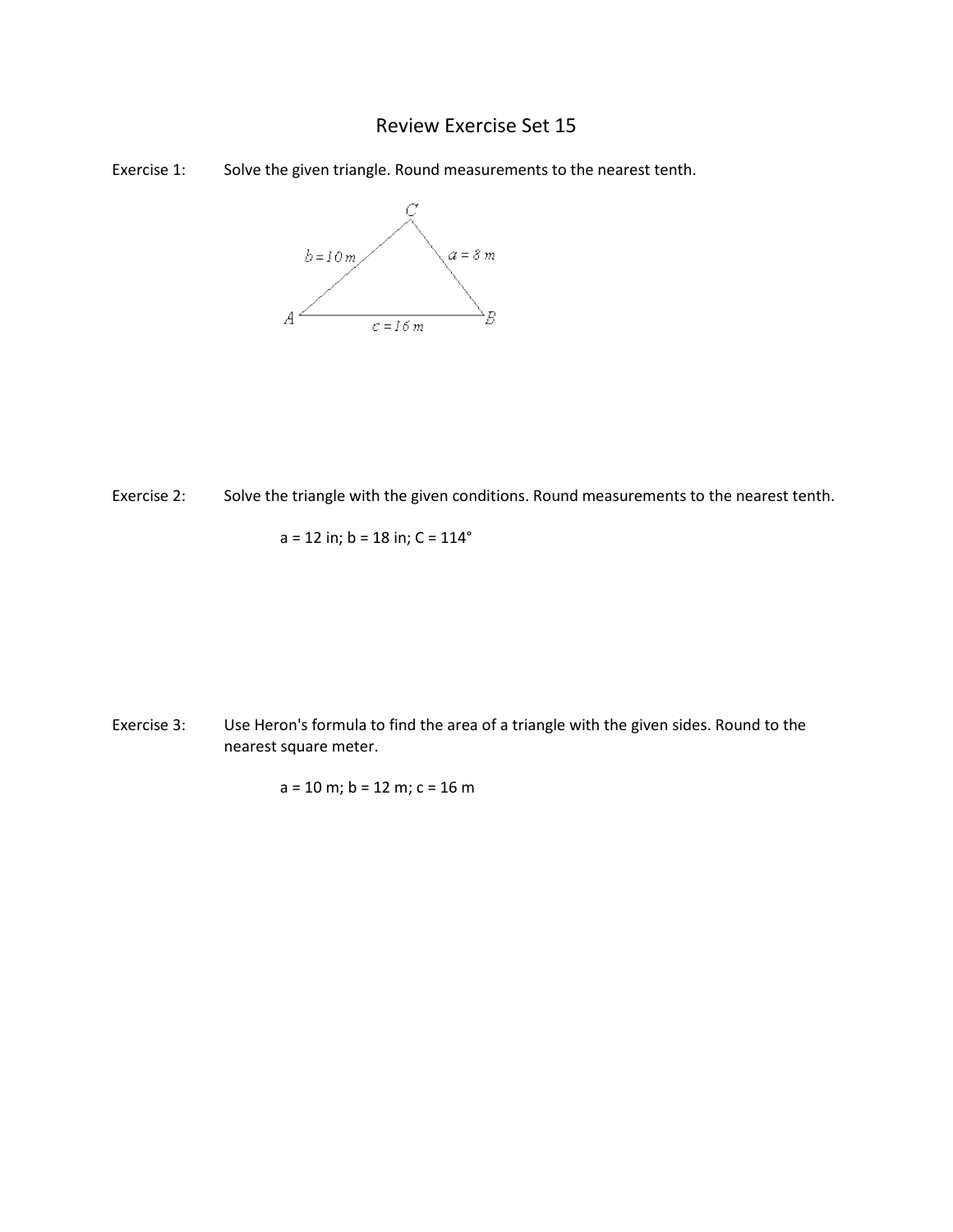



Exercise 5: Three circles with radii of 4 in, 9 in, and 12 in are arranged so that they touch each other. Line segments from the centers of each circle are connected to form a triangle. Use the radii of the circles to find the angles of the triangle. Round measurements to the nearest degree.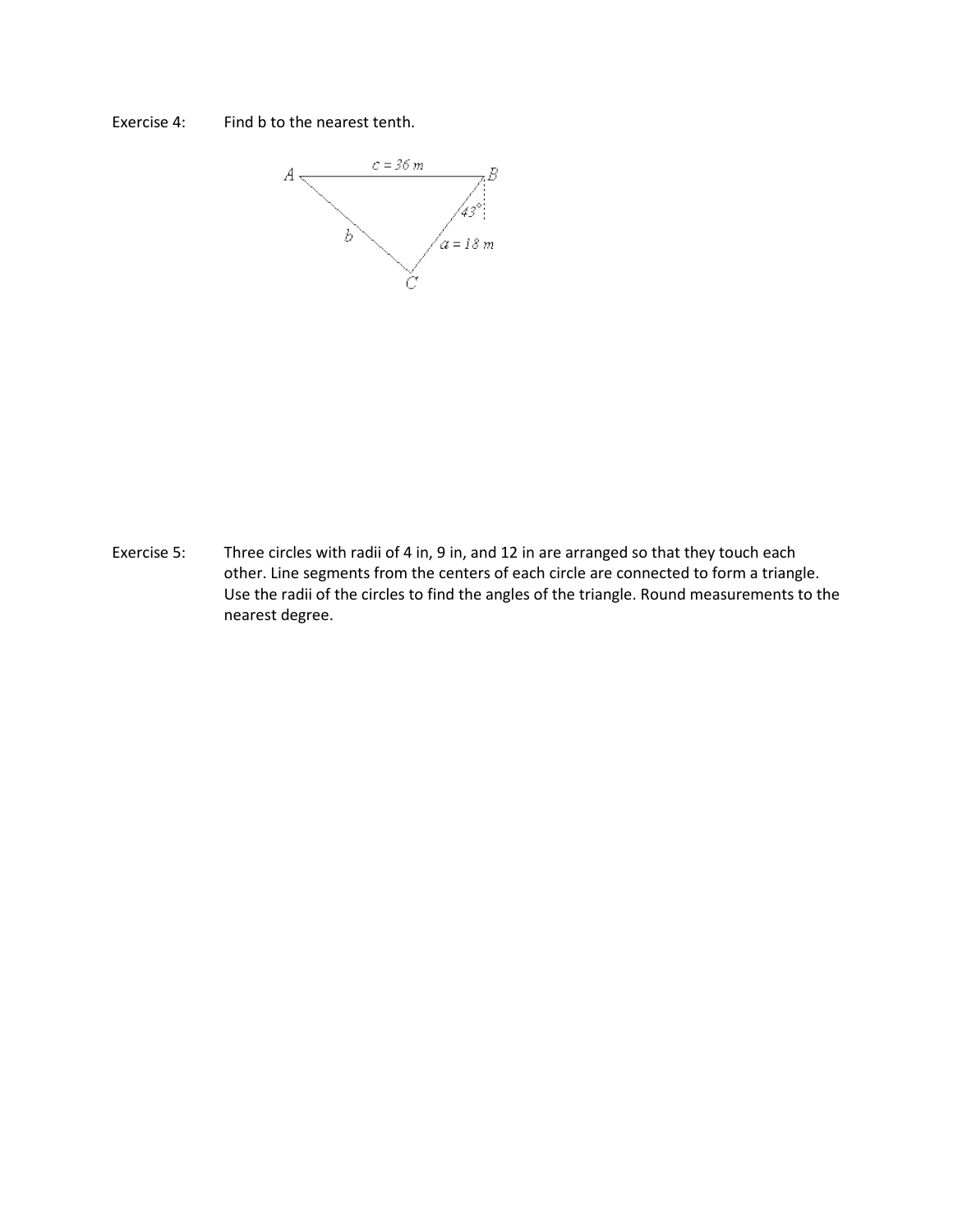## Review Exercise Set 15 Answer Key

Exercise 1: Solve the given triangle. Round measurements to the nearest tenth.



Find angle A

$$
a^{2} = b^{2} + c^{2} - 2bc \cos A
$$
  
\n
$$
8^{2} = 10^{2} + 16^{2} - 2(10)(16) \cos A
$$
  
\n
$$
64 = 100 + 256 - 320 \cos A
$$
  
\n
$$
64 - 356 = -320 \cos A
$$
  
\n
$$
-292 = -320 \cos A
$$
  
\n
$$
\cos A = \frac{-292}{-320}
$$
  
\n
$$
\cos A = 0.9125
$$
  
\n
$$
A \approx 24.1^{\circ}
$$

Find angle B

$$
b^2 = a^2 + c^2 - 2ac \cos B
$$
  
\n
$$
10^2 = 8^2 + 16^2 - 2(8)(16) \cos B
$$
  
\n
$$
100 = 64 + 256 - 256 \cos B
$$
  
\n
$$
100 - 320 = -256 \cos B
$$
  
\n
$$
-220 = -256 \cos B
$$
  
\n
$$
\cos B = \frac{-220}{-256}
$$
  
\n
$$
\cos B = 0.859375
$$
  
\n
$$
B \approx 30.8^\circ
$$

Find angle C

$$
A + B + C = 180^{\circ}
$$
  
24.1° + 30.8° + C = 180°  
C ≈ 180° - 54.9°  
C ≈ 125.1°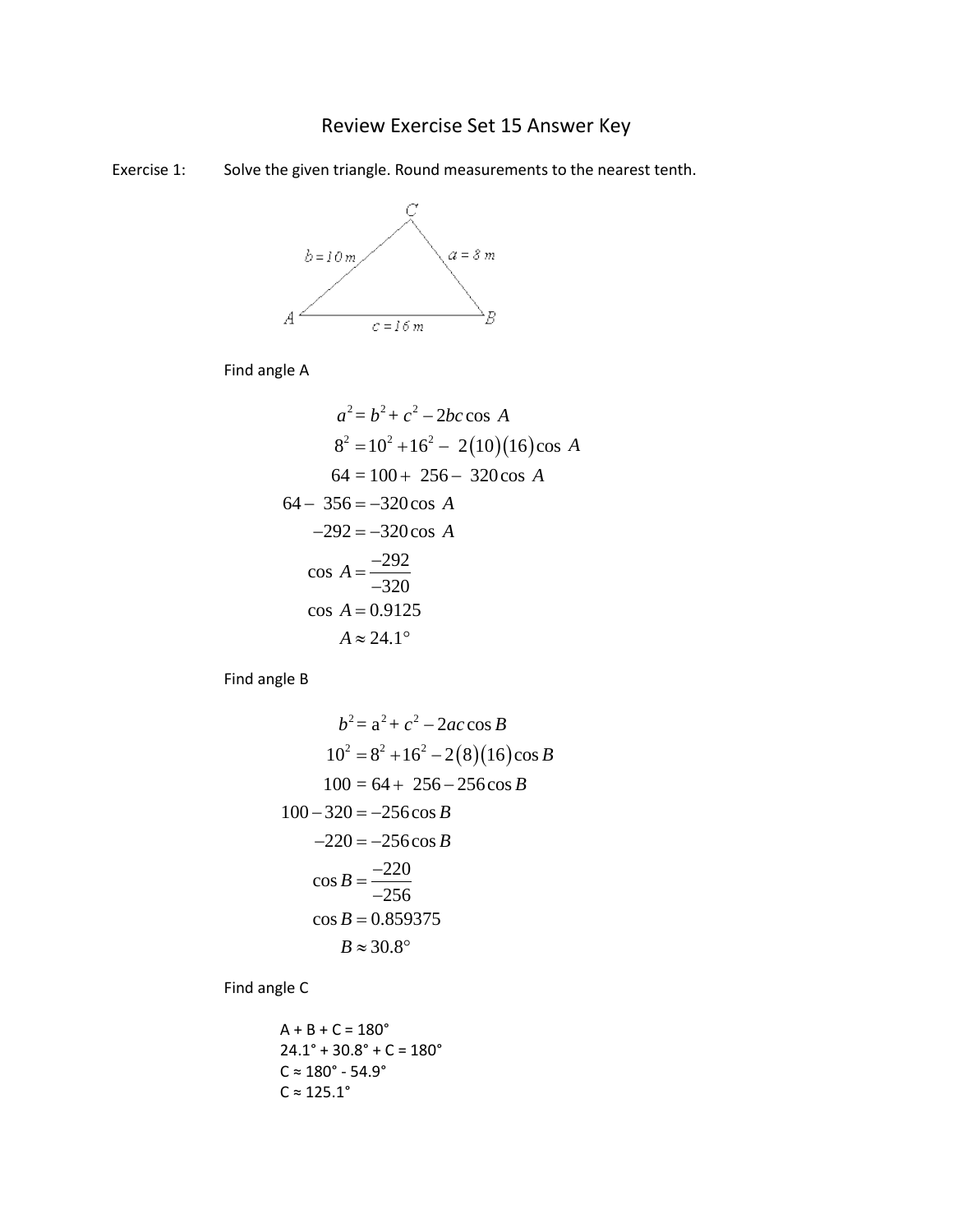Exercise 2: Solve the triangle with the given conditions. Round measurements to the nearest tenth.

$$
a = 12
$$
 in;  $b = 18$  in;  $C = 114^{\circ}$ 

Find c

$$
c2 = a2 + b2 - 2ab \cos C
$$
  
\n
$$
c2 = 122 + 182 - 2(12)(18) \cos 114o
$$
  
\n
$$
c2 = 468 - 432 \cos 114o
$$
  
\n
$$
c = \sqrt{468 - 432 \cos 114o}
$$
  
\n
$$
\approx 25.4 \text{ in}
$$

Find angle A

$$
\frac{\sin A}{a} = \frac{\sin C}{c}
$$
  

$$
\frac{\sin A}{12} \approx \frac{\sin 114^{\circ}}{25.4}
$$
  

$$
\sin A \approx \frac{12 \sin 114^{\circ}}{25.4}
$$
  

$$
\sin A \approx 0.4316
$$
  

$$
A \approx 25.6^{\circ}
$$

Find angle B

$$
A + B + C = 180^{\circ}
$$
  
25.6° + B + 114° ≈ 180°  
B ≈ 180° - 139.6°  
B ≈ 40.4°

Exercise 3: Use Heron's formula to find the area of a triangle with the given sides. Round to the nearest square meter.

$$
a = 10
$$
 m;  $b = 12$  m;  $c = 16$  m

Find s

$$
s = \frac{1}{2}(a+b+c)
$$
  
=  $\frac{1}{2}(10+12+16)$   
=  $\frac{1}{2}(38)$   
= 19 *m*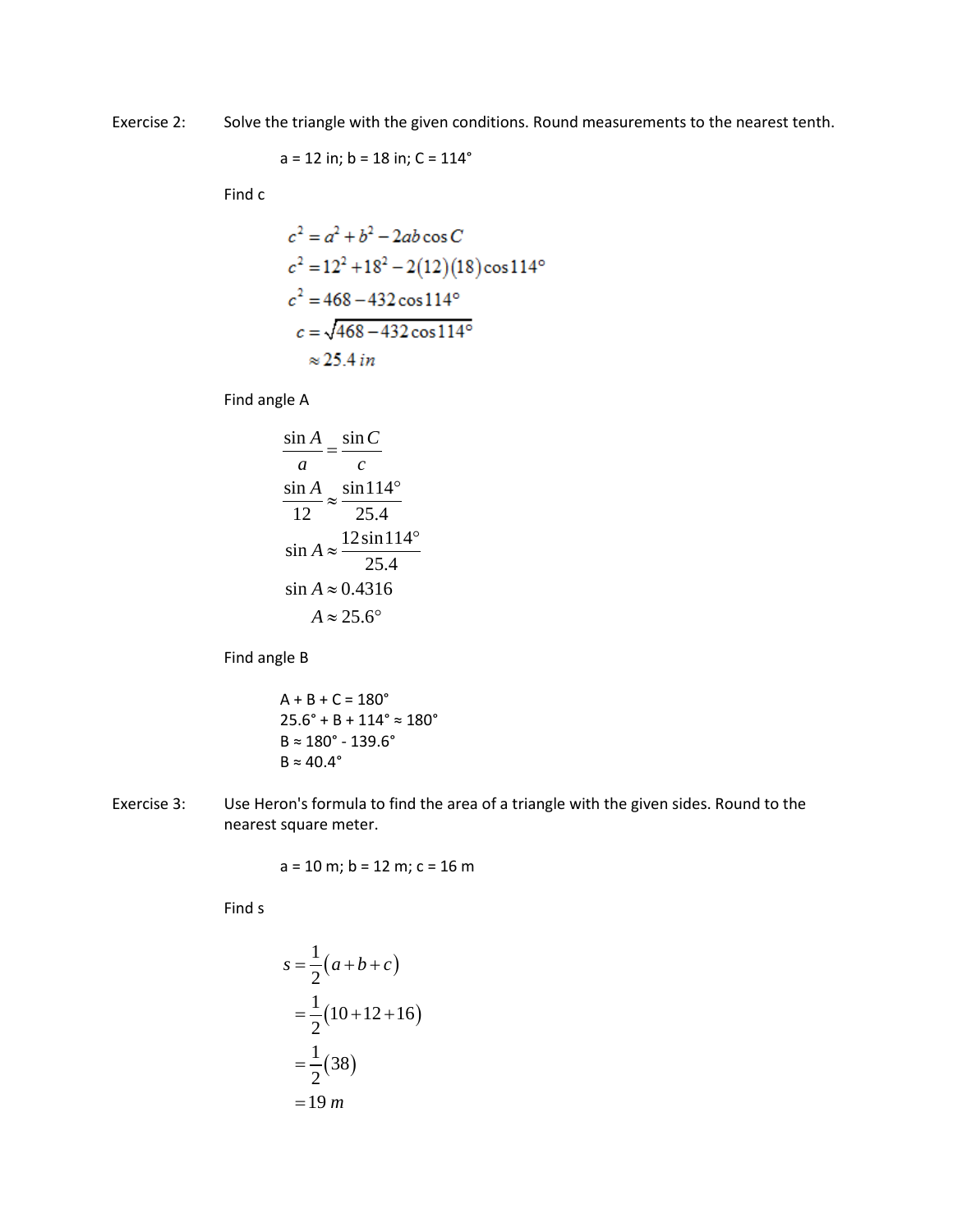Exercise 3 (Continued):

Find Area

$$
Area = \sqrt{s(s-a)(s-b)(s-c)}
$$
  
=  $\sqrt{19(19-10)(19-12)(19-16)}$   
=  $\sqrt{19(9)(7)(3)}$   
=  $\sqrt{3591}$   
 $\approx 60 m^2$ 

Find b to the nearest tenth. Exercise 4:



Find B

$$
B = 90^{\circ} - 43^{\circ}
$$

$$
= 47^{\circ}
$$

Find b

$$
b2 = a2 + c2 - 2ac \cos B
$$
  
= 18<sup>2</sup> + 36<sup>2</sup> - 2(18)(36)cos 47<sup>o</sup>  
= 324 + 1296 - 1296 cos 47<sup>o</sup>  
= 1620 - 1296 cos 47<sup>o</sup>  

$$
b = \sqrt{1620 - 1296 \cos 47o}
$$
  
\approx 27.1 *m*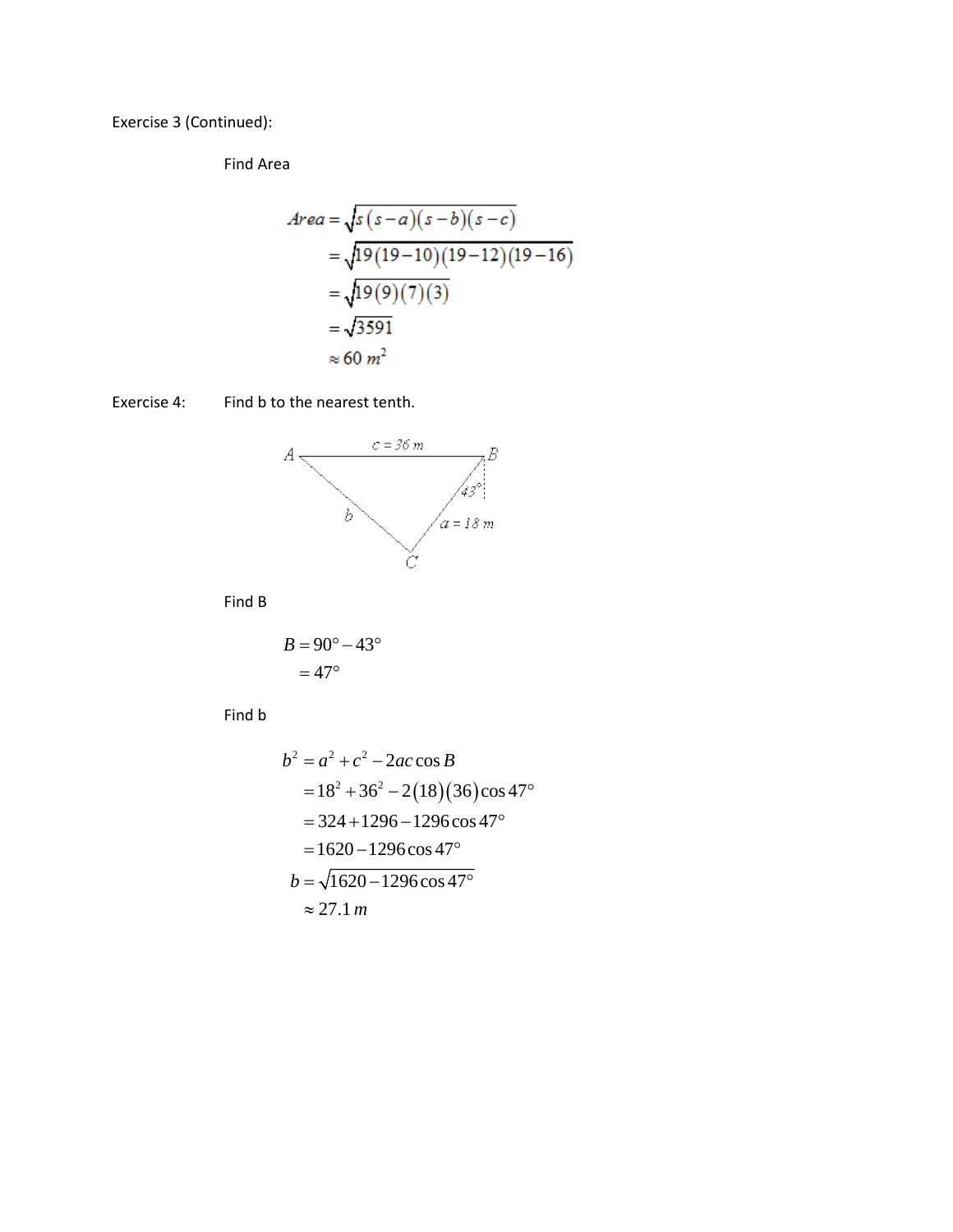Exercise 5: Three circles with radii of 4 in, 9 in, and 12 in are arranged so that they touch each other. Line segments from the centers of each circle are connected to form a triangle. Use the radii of the circles to find the angles of the triangle. Round measurements to the nearest degree.

Draw diagram of problem



Find the values of the sides of the triangle

The lengths of the sides of the triangle will be equal to the sum of the radii for the two circles whose centers are connected by the side.

$$
a = 4 in + 12 in
$$
  
\n
$$
a = 16 in
$$
  
\n
$$
b = 4 in + 9 in
$$
  
\n
$$
b = 13 in
$$
  
\n
$$
c = 9 in + 12 in
$$
  
\n
$$
c = 21 in
$$

Find one of the angles (A, B or C)

$$
a^{2} = b^{2} + c^{2} - 2bc \cos A
$$
  
\n
$$
16^{2} = 13^{2} + 21^{2} - 2(13)(21)\cos A
$$
  
\n
$$
256 = 169 + 441 - 546 \cos A
$$
  
\n
$$
-354 = -546 \cos A
$$
  
\n
$$
\frac{-354}{-546} = \cos A
$$
  
\n
$$
\cos A \approx 0.64835
$$
  
\n
$$
A \approx 50^{\circ}
$$